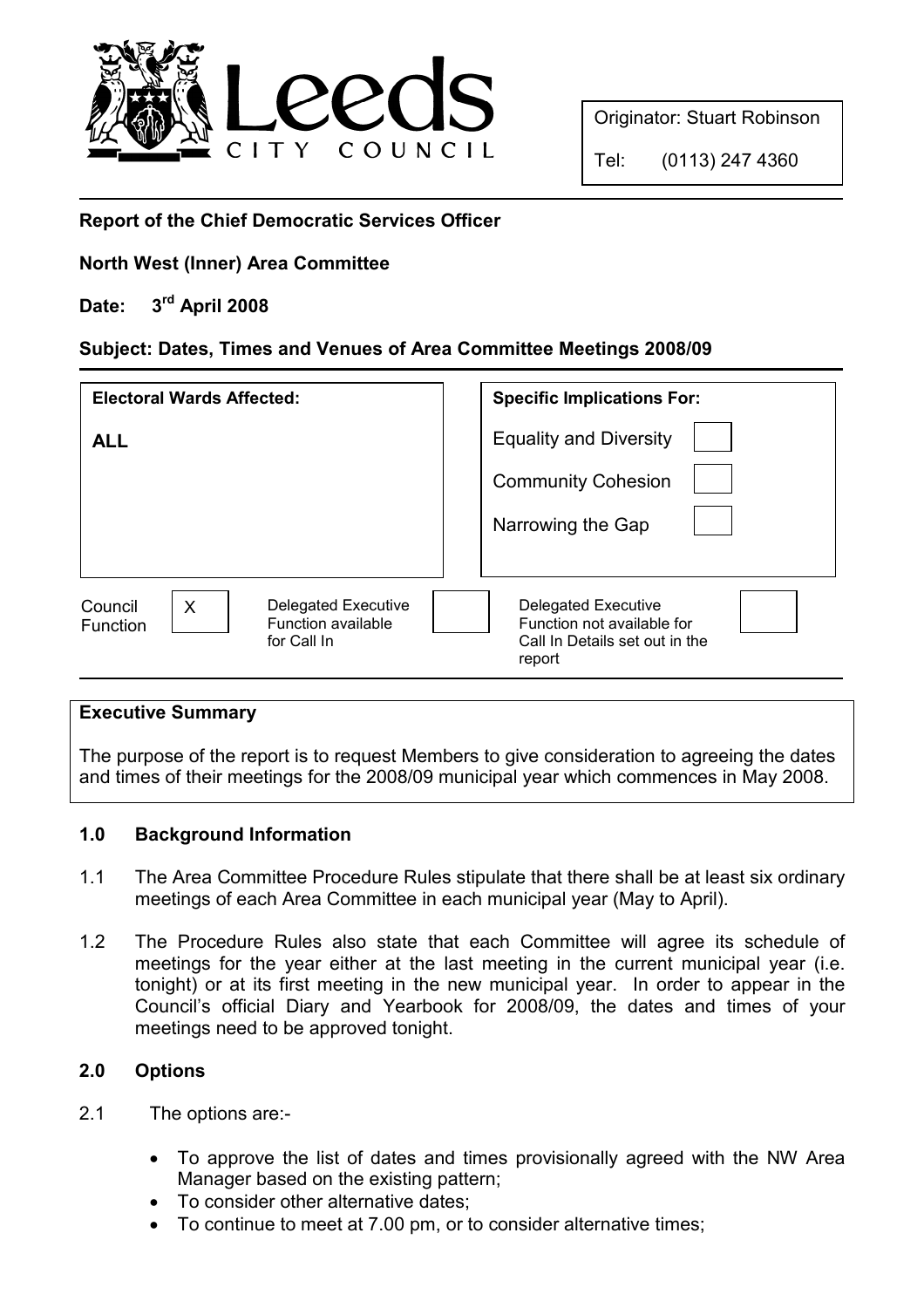• To continue to alternate between suitable venues within the four NW Inner wards or to seek some other venues.

#### 3.0 Meeting Dates

3.1 The following provisional dates have been agreed in consultation with the NW Area Manager. They follow roughly the same pattern as last year, i.e. Thursday's in July, September, October/November, December, February and April :-

3<sup>rd</sup> July 2008; 25<sup>th</sup> September 2008; 13<sup>th</sup> November 2008; 18<sup>th</sup> December 2008. 5<sup>th</sup> February 2009; and  $2<sup>nd</sup>$  April 2009.

3.2 A similar pattern of meetings is being suggested in respect of the other 9 Area Committees, so that for co-ordination purposes, all Area Committees are meeting in the same basic cycle and months. Whilst Members have discretion as to which actual dates they wish to meet, they are requested to take into consideration that any proposed substantial change to the cycle, e.g. changing months rather than dates within the suggested months, will cause disruption and lead to co-ordination problems between the Area Committees.

#### 4.0 Meeting Days and Times

- 4.1 Currently the Committee meets on Thursday at 7.00 pm and the above suggested dates reflect this pattern.
- 4.2 Meeting on set days and times has the advantage of certainty and regularity, which assists people to plan their schedules. The downside might be that it could serve to exclude certain people, for instance, who have other regular commitments on that particular day or who might prefer either a morning or afternoon meeting or a meeting immediately after normal work hours.
- 4.3 For these reasons, some Area Committees have chosen to vary their meeting days and times, alternating between different weekdays and holding daytime and evening meetings alternately. Others, however, have chosen a regular pattern similar to this Committee's existing arrangements – it really is a matter for Members to decide.

#### 5.0 Meeting Venues

- 5.1 Currently the Committee alternates venues between the four NW Inner Wards.
- 5.2 If the Committee were minded to request the officers to explore possible alternative venues, then the considerations Members and officers would have to taken into account are matters such as cost, accessibility – particularly for people with disabilities – and the facilities available at the venue, e.g. IT facilities for presentations etc.